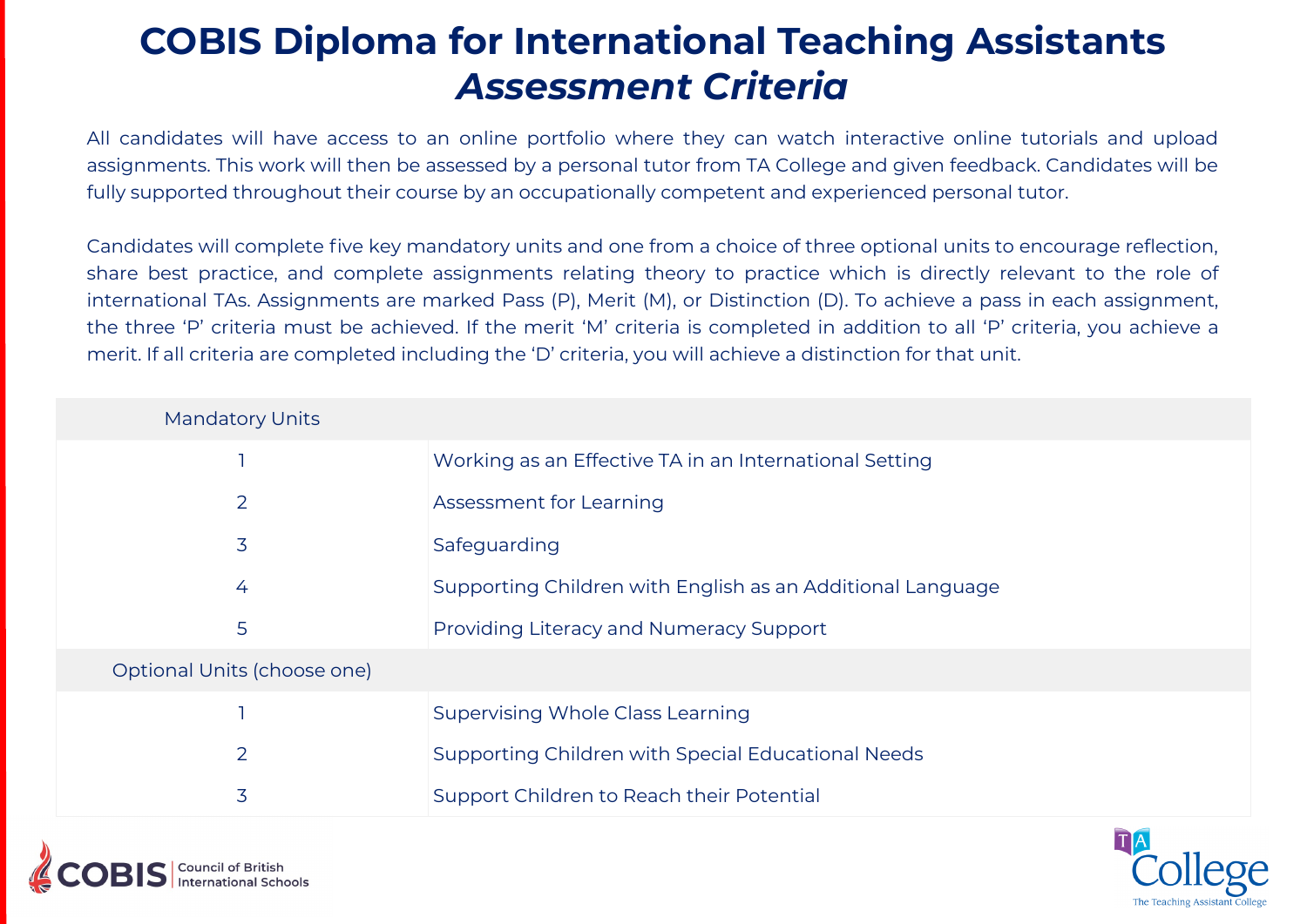# **Unit 1: Working as an Effective Teaching Assistant in an International Setting**

Looking at the role of the TA, understanding the role in an International context, supporting and leading learning activities, behaviour for learning, promoting a positive attitude to learning and raising self-esteem. Communication and professional relationships.

| Assignment 1   |                                                                                                            |
|----------------|------------------------------------------------------------------------------------------------------------|
| P              | Create a leaflet or booklet for new TAs in your school to outline the role of a TA and key<br>expectations |
| P <sub>2</sub> | Explain how TAs should promote positive behaviour in school                                                |
| P <sub>3</sub> | Outline how TAs should communicate effectively and build work effectively alongside<br>the teacher         |
| M <sub>1</sub> | Explain how a TA may promote a positive attitude to learning                                               |
| D1             | Analyse the positive impact a TA can have whilst working in an international school                        |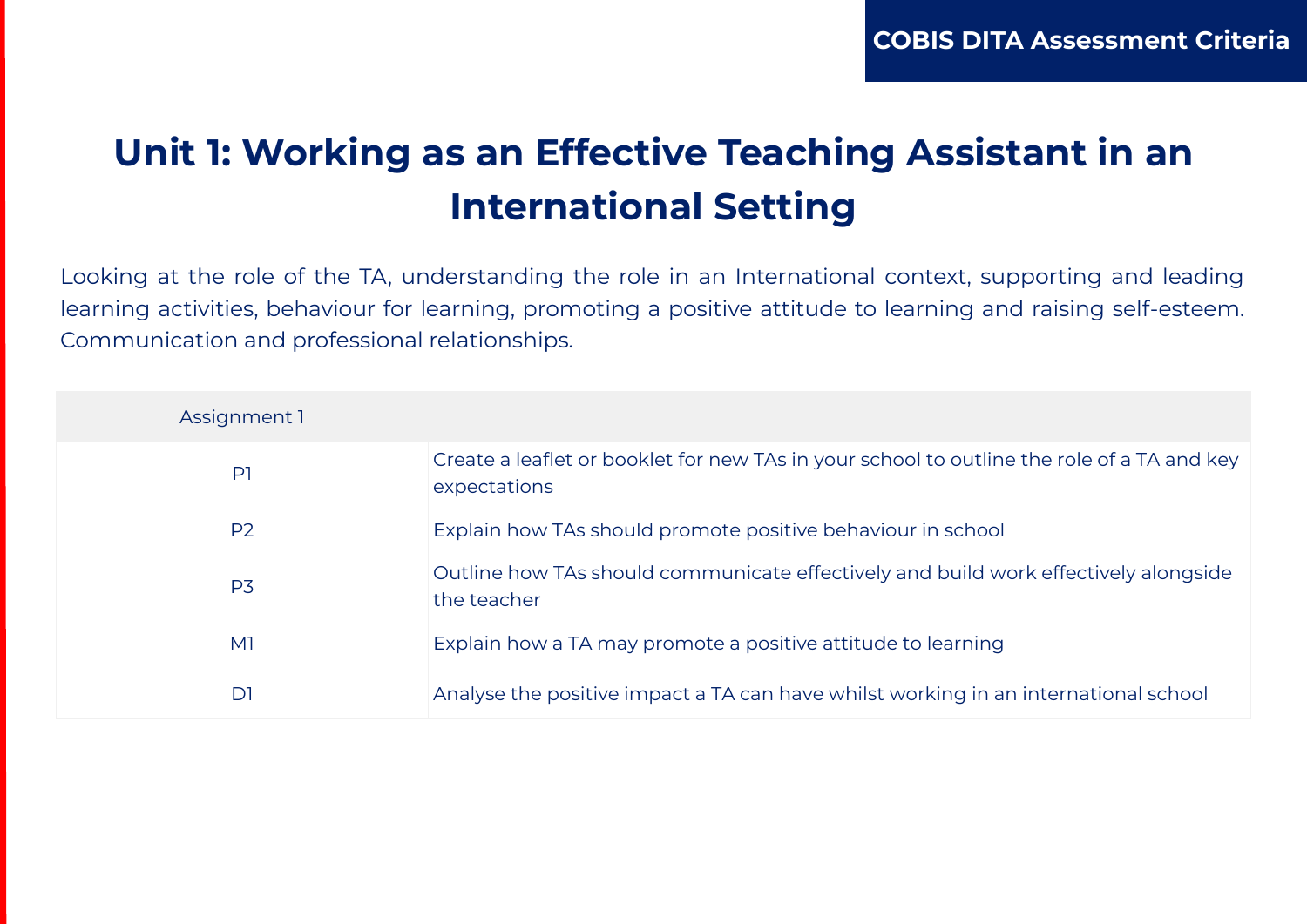#### **Unit 2: Supporting Assessment for Learning**

Supporting the teacher in gathering useful information that can be used to support future learning, quality questioning, differentiation, building on children's learning and understanding learning styles. Providing quality feedback to the teacher.

| Assignment 2   |                                                                                                                                       |
|----------------|---------------------------------------------------------------------------------------------------------------------------------------|
| P <sub>1</sub> | Create a presentation to explain the role of a TA in supporting Assessment for Learning                                               |
| P <sub>2</sub> | Explain the different methods a TA can use to gather information on the children's cur-<br>rent knowledge, understanding, and ability |
| P <sub>3</sub> | Outline why this information may be useful to the class teacher                                                                       |
| M <sup>1</sup> | Describe a lesson where you have demonstrated effective use of Assessment for Learn-<br>ing                                           |
| D <sub>1</sub> | Reflect on your current support in Assessment for Learning and develop an action plan<br>for your professional development            |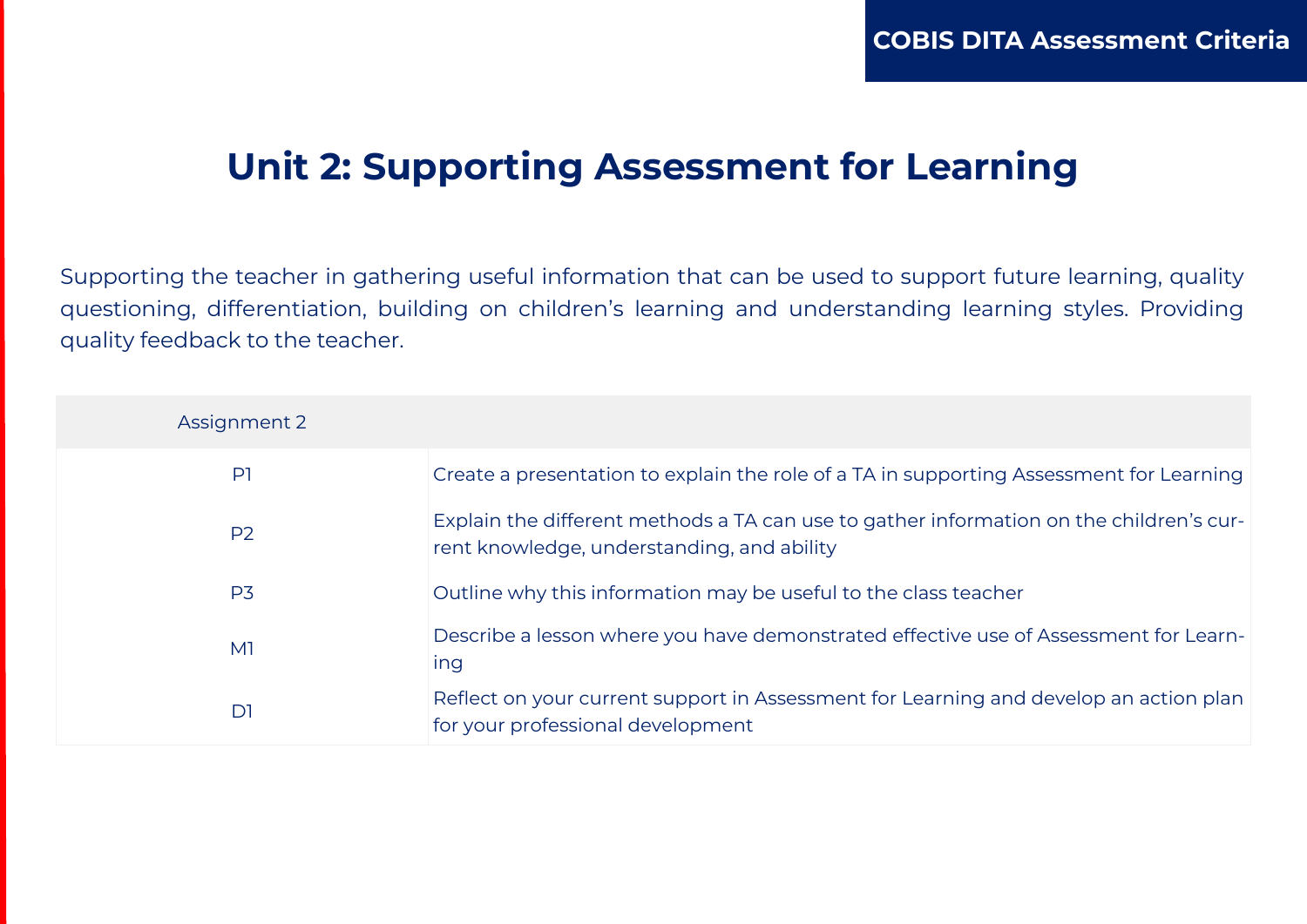### **Unit 3: Safeguarding**

Understanding the safeguarding policy of the setting, understanding the challenges of safeguarding children in an International setting, actively promoting safeguarding within practice.

| Assignment 3   |                                                                                                                        |
|----------------|------------------------------------------------------------------------------------------------------------------------|
| $\mathsf{P}$   | Create a leaflet or booklet to explain the importance of safeguarding children suitable<br>for new TAs to your setting |
| P2             | Outline the safeguarding policy of the setting within your leaflet                                                     |
| P <sub>3</sub> | Explain the role of the TA in safeguarding children                                                                    |
| M <sub>1</sub> | Evaluate the importance of maintaining a consistent approach to safeguarding<br>throughout your setting                |
| D <sub>1</sub> | Analyse the challenges facing TAs when promoting safeguarding                                                          |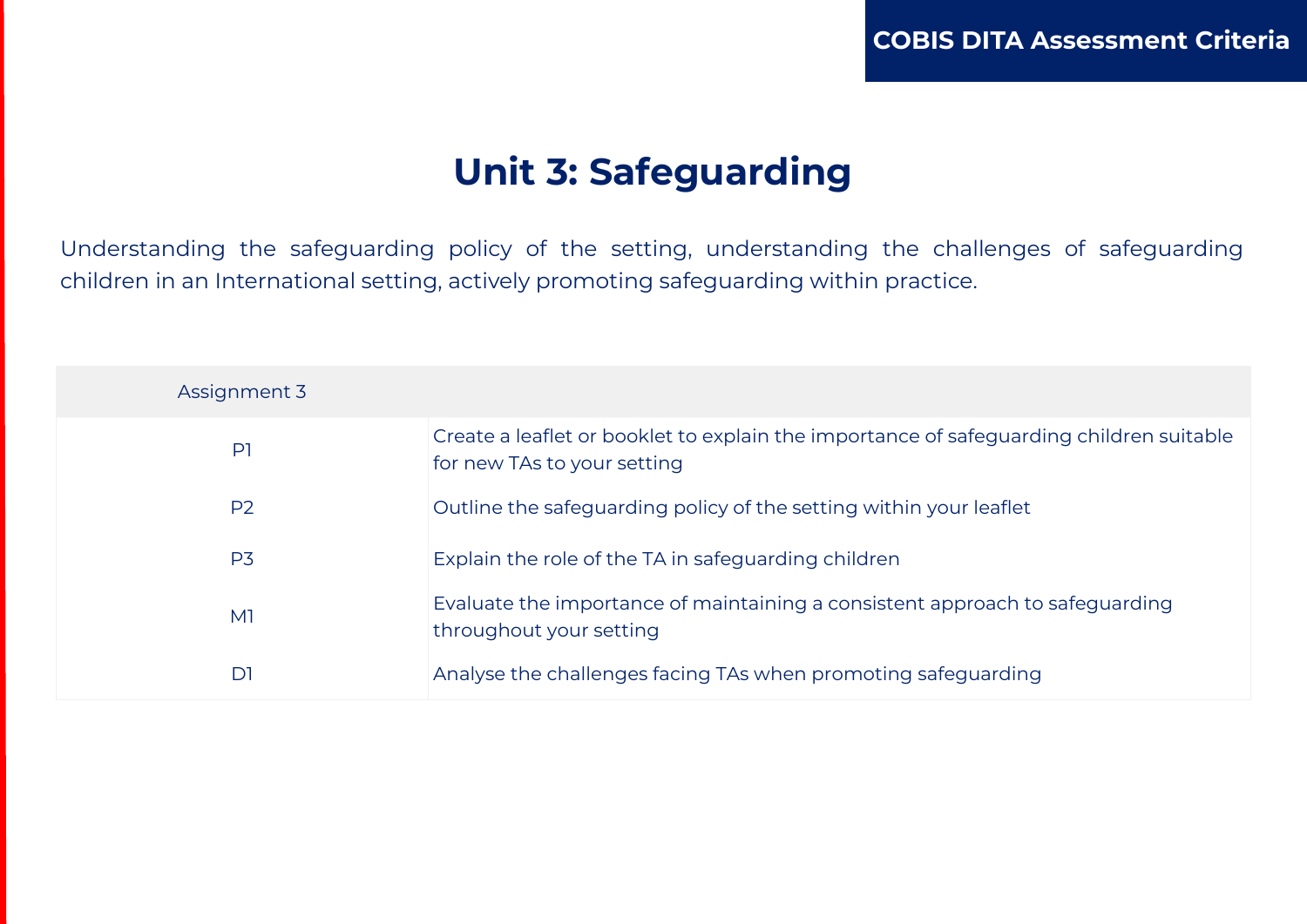# **Unit 4: Supporting Children with English as an Additional Language**

Understanding the difficulties children with EAL may experience, strategies to support children with EAL in the classroom with an emphasis on resources, speaking and listening.

| Assignment 4   |                                                                                                          |
|----------------|----------------------------------------------------------------------------------------------------------|
| P <sub>1</sub> | Outline the challenges faced by children with English as an Additional Language                          |
| P <sub>2</sub> | Explain how the role of the TA can support children in overcoming the challenges they<br>face            |
| P <sub>3</sub> | Outline how a TA may support a child with EAL during learning activities                                 |
| M <sub>1</sub> | Describe effective strategies that may be used to support a child with EAL                               |
| D <sub>1</sub> | Analyse the impact of the role of the TA working with children with EAL becoming<br>independent learners |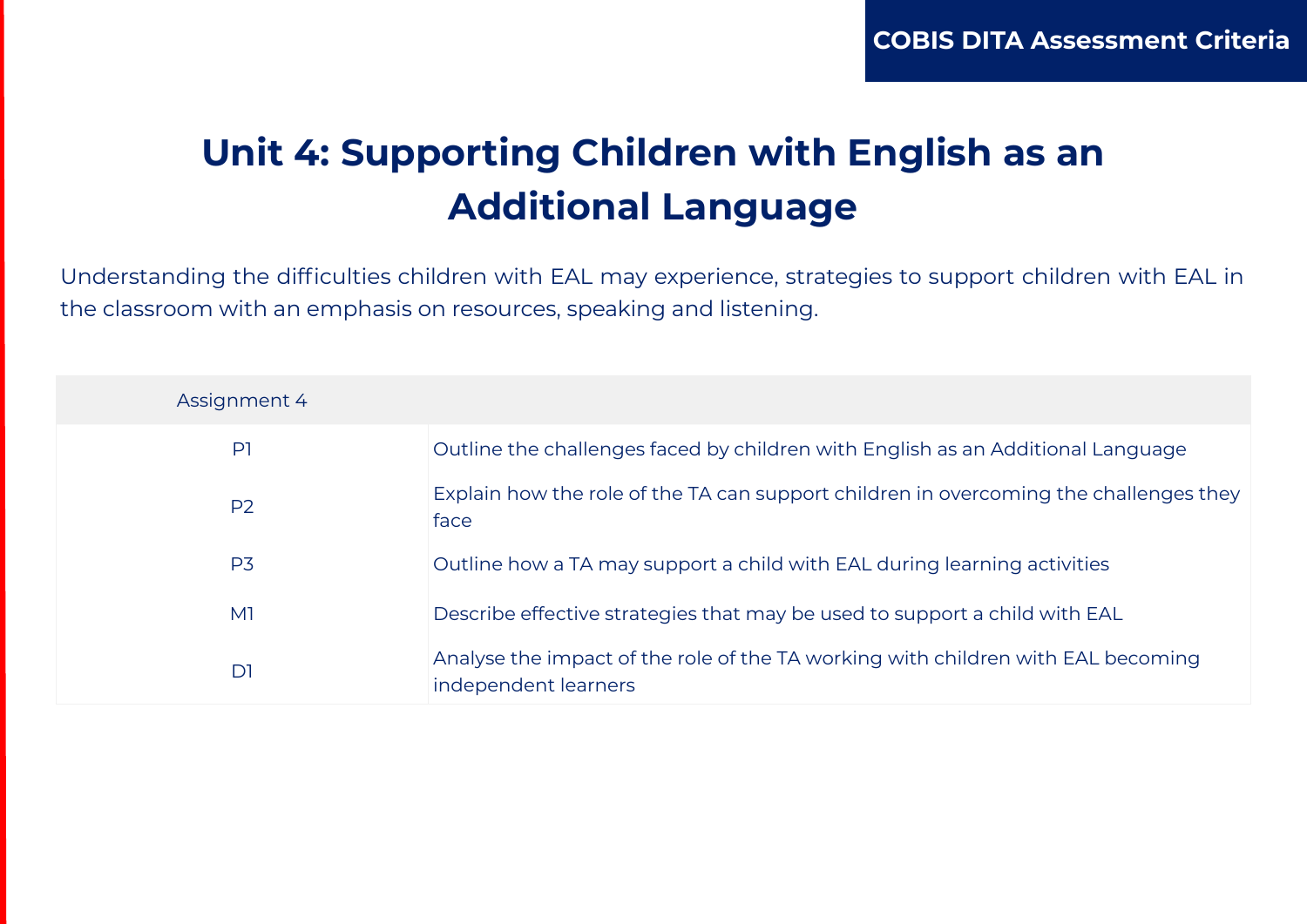## **Unit 5: Providing Literacy and Numeracy Support**

Understanding the curriculum and programme of study for your setting, supporting literacy and numeracy skills across the curriculum, understanding children's development to support numeracy skills and engaging children's interest.

| Assignment 5   |                                                                                                    |
|----------------|----------------------------------------------------------------------------------------------------|
| P <sub>1</sub> | Plan a literacy and a numeracy activity for a group of children                                    |
| P <sub>2</sub> | Outline how your plans fit into the current curriculum and plans for the children you<br>work with |
| P <sub>3</sub> | Explain your choice of resources and how they will impact on the learning                          |
| M <sup>1</sup> | Evaluate your learning activities demonstrating reflection of your support                         |
| D1             | Analyse how a teaching assistant may support literacy and numeracy across the<br>curriculum        |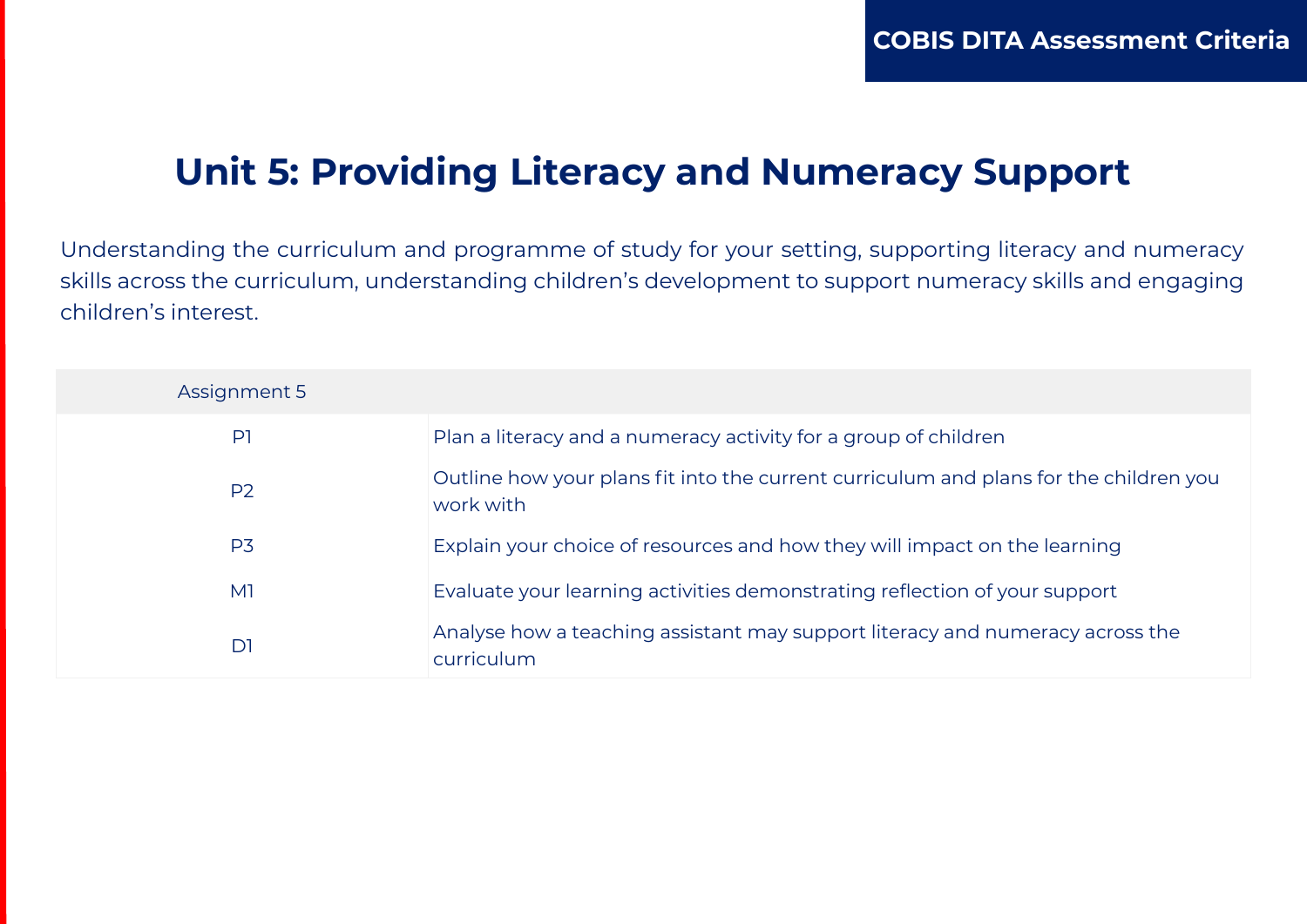#### **Unit 6: Supervise Whole Class Learning**

Covering lessons for a whole class, ideal for Teaching Assistants who also work as Cover Supervisors. Understanding and following planning, engaging the interest and engagement of all the children, monitoring children's responses and supporting children whilst balancing the needs of the whole class. Using Assessment for Learning Skills and gathering information to feedback to the teacher.

| Assignment 6   |                                                                                                                                                      |
|----------------|------------------------------------------------------------------------------------------------------------------------------------------------------|
| P <sub>1</sub> | Provide a plan and description of a lesson of leading whole class learning                                                                           |
| P <sub>2</sub> | Explain how you encouraged learners to stay motivated and on task                                                                                    |
| P <sub>3</sub> | Outline the procedures for after the lesson has been completed, including dismissing<br>learners, feedback to the teacher, and marking or assessment |
| M <sub>1</sub> | Evaluate the lesson and the quality of your ability to lead the whole class learning ac-<br>tivity                                                   |
| D1             | Analyse the challenges a TA may experience when leading whole class learning activi-<br>ties                                                         |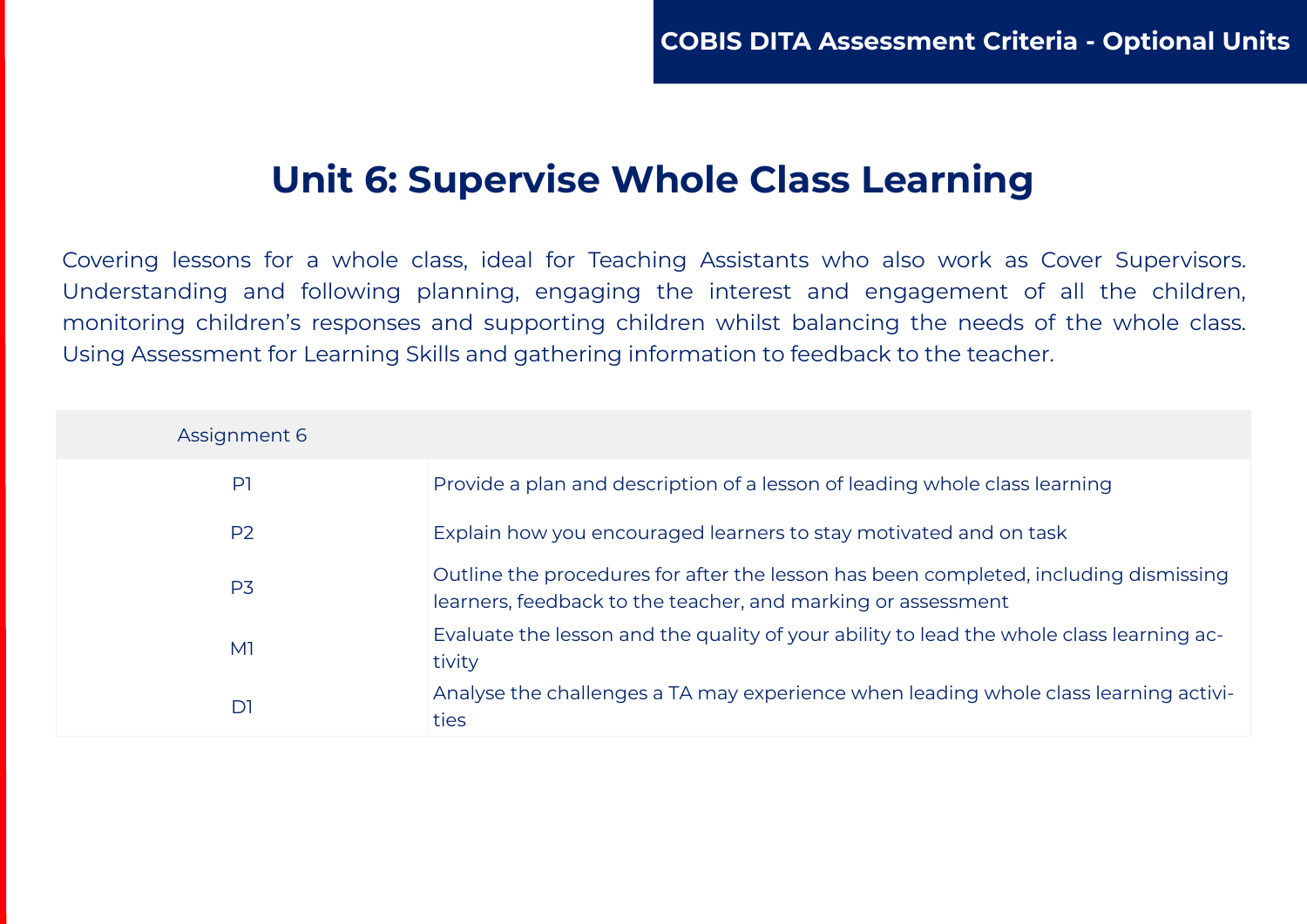## **Unit 7: Supporting Children with Special Educational Needs**

Understanding the specific needs of the children you work with, looking for strategies to high quality support, focusing on what a child can achieve, utilising strengths to support weaknesses, engaging children, monitoring progress. Understand what is meant by inclusion and inclusive practice.

| Assignment 7   |                                                                                                                |
|----------------|----------------------------------------------------------------------------------------------------------------|
| P <sub>1</sub> | Write a case study of a child you work with to outline their specific needs                                    |
| P <sub>2</sub> | Explain the special provision provided for the child and your involvement in this pro-<br>gramme               |
| P <sub>3</sub> | Identify barriers to participation your case study child may experience                                        |
| M <sub>1</sub> | Explain what is meant by inclusion and inclusive practice                                                      |
| D1             | Analyse the role of the teaching assistant in providing support for children with special<br>educational needs |